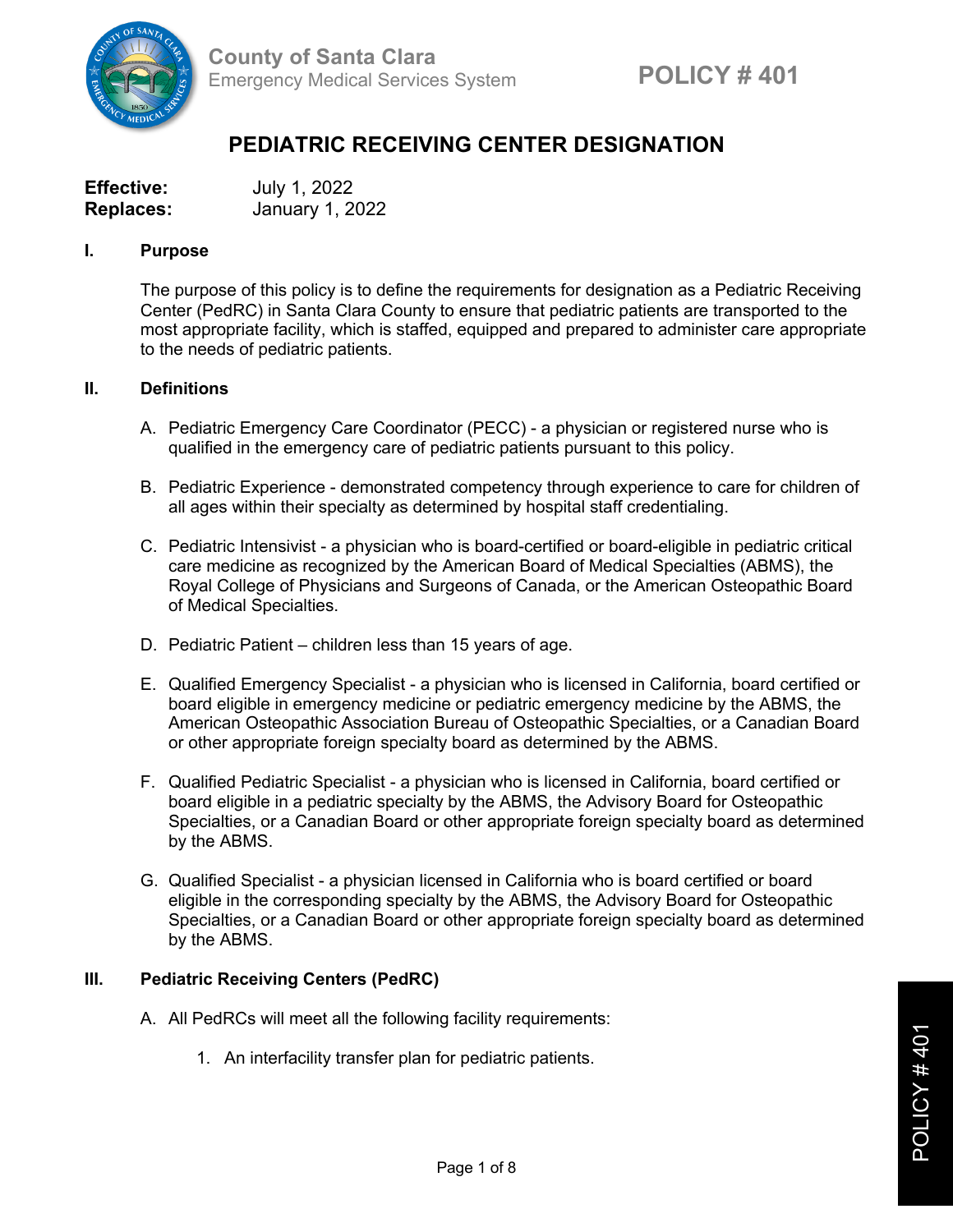

- 2. A process for obtaining and proving consultation via phone, telehealth, or onsite for emergency care and stabilization, transfer, and transport.
- B. All PedRCs will meet the following personnel requirements:
	- 1. All physician PECCs will be licensed in California and meet all the following requirements:
		- a. Be a qualified emergency specialist, or
		- b. Be a qualified specialist in Pediatrics or Family Medicine, and
		- c. Have competency in resuscitation of pediatric patients of all ages.
	- 2. All nurse PECCs will be licensed in California and meet all the following requirements:
		- a. Have at least two (2) years of experience in pediatric or emergency nursing within the previous five (5) years.
		- b. Have competency in resuscitation of pediatric patients of all ages through American Heart Association (AHA) Pediatric Advanced Life Support (PALS) or American College of Emergency Physicians sponsored Advanced Pediatric Life Support (APLS).
	- 3. The designated PECC will be responsible for all the following:
		- a. Provide oversight of the emergency department pediatric quality improvement program.
		- b. Liaison with appropriate hospital-based pediatric care committees.
		- c. Liaison with other PedRCs, the Santa Clara County EMS Agency, base hospitals, prehospital care providers, and neighboring hospitals.
		- d. Facilitate pediatric emergency department continuing education and competency evaluations in pediatrics for emergency department staff.
		- e. Coordinate pediatric disaster preparedness.
		- f. Ensure family centered care practices are in place.
	- 4. At minimum, one licensed registered nurse or advanced care practitioner per shift in the emergency department will have current completion of the AHA PALS, APLS completion of an Emergency Nursing Pediatric Course, or other equivalent pediatric emergency care nursing course.
	- 5. All PedRCs will have personnel available for consultation to the emergency department via phone, telehealth, or onsite including: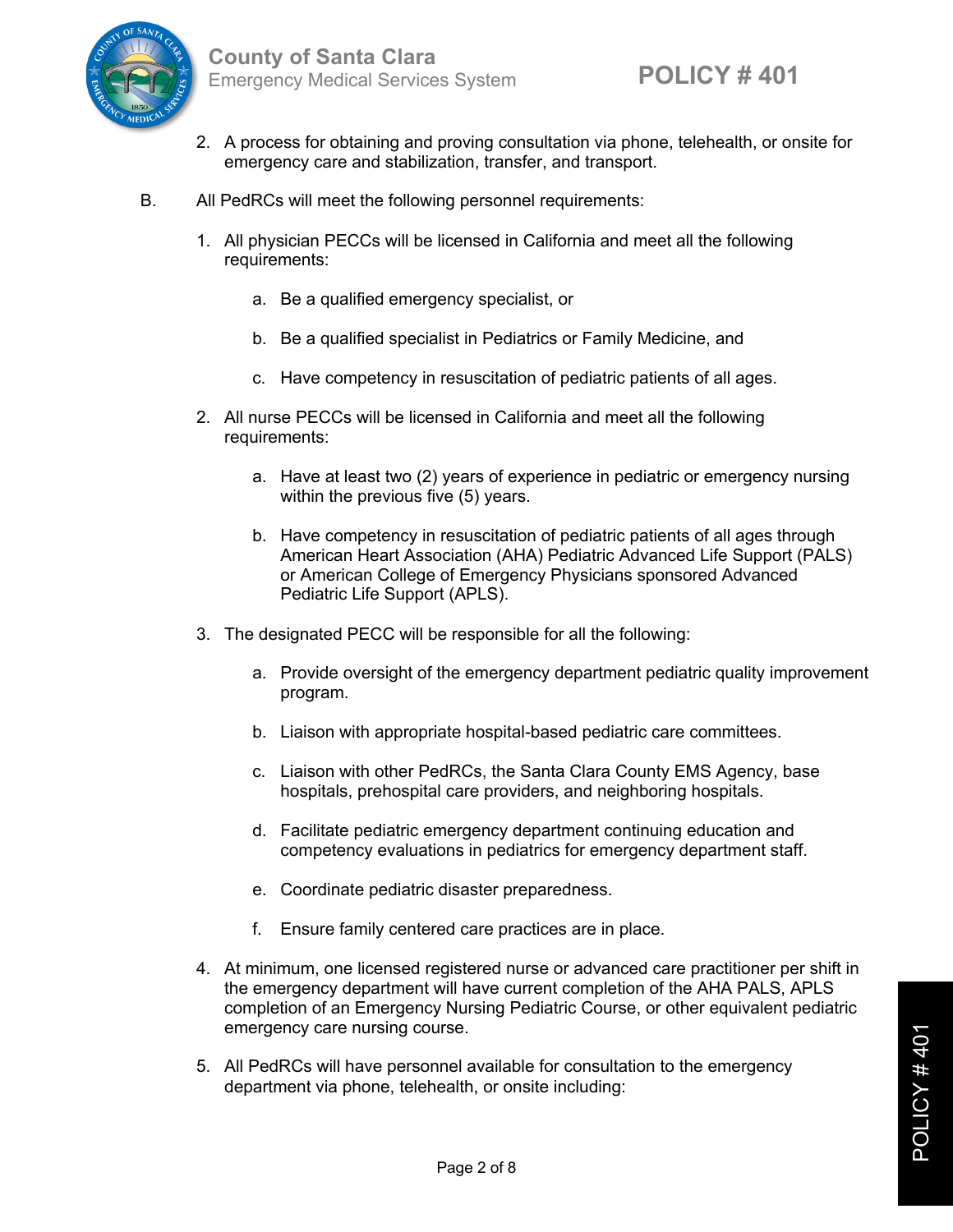- a. A qualified pediatric specialist.
- b. A pediatric intensivist.
- 6. Support services, including respiratory care, laboratory, radiology, and pharmacy will include staff and equipment to care for the pediatric patient.
	- a. Respiratory care specialists who respond to the emergency department.
		- i. Respiratory care specialists will verify their competence to support oxygenation and ventilation of pediatric patients to the Director of Respiratory Services. This verification should include current completion of the AHA PALS Course, American Academy of Pediatrics and American College of Emergency Physicians sponsored APLS Course, or continuing education courses specific to resuscitation of pediatric patients.
- C. The pediatric equipment, supplies, and medications in all PedRCs, will include:
	- 1. A length-based resuscitation tape, medical software, or other system available to assure proper sizing of resuscitation equipment and proper dosing of medication.
	- 2. Portable resuscitation supplies, such as a crash cart or bag, with a method of verification of contents on a regular basis.
	- 3. Equipment for patient and fluid warming, patient restraint, weight scale (in kilograms) and pain scale tools for all ages of pediatric patients.
	- 4. Monitoring equipment appropriate for pediatric patients including blood pressure cuffs, doppler device, electrocardiogram monitor/defibrillator, hypothermia thermometer, pulse oximeter, and end tidal carbon dioxide monitor.
	- 5. Respiratory equipment and supplies appropriate for pediatric patients including clear oxygen masks, bag-mask devices, intubation equipment, supraglottic airways, oral and nasal airways, nasogastric tubes, and suction equipment.
	- 6. Vascular access supplies and equipment for pediatric patients including intravenous catheters, intraosseous needles, infusion devices, and intravenous solutions.
	- 7. Fracture management devices for pediatric patients including extremity splints and spinal motion restriction devices.
	- 8. Medications for the care of pediatric patients requiring resuscitation.
	- 9. Specialized pediatric trays or kits which will include:
		- a. Lumbar puncture tray.
		- b. Difficult airway kit with devices to assist intubation and ventilation.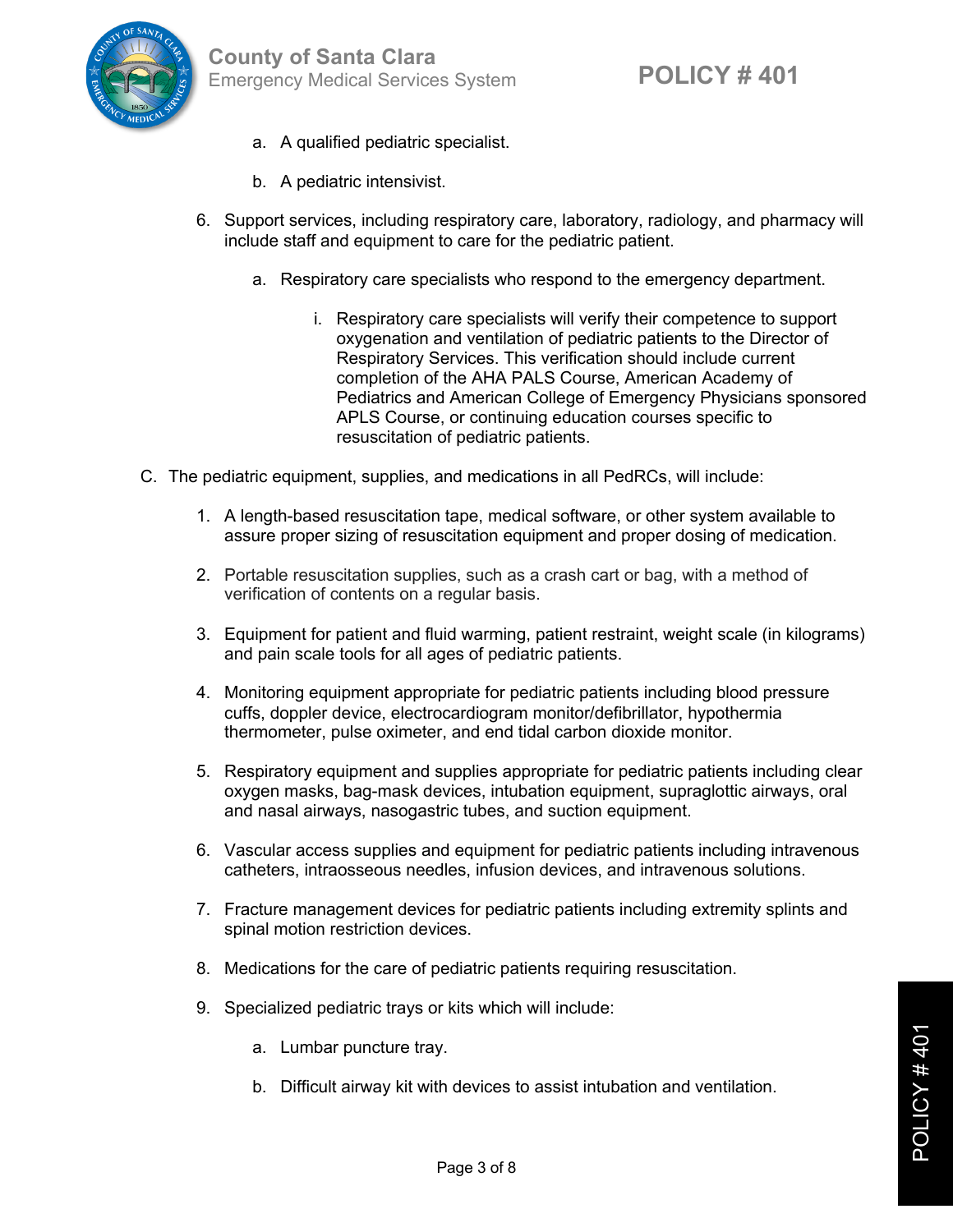

- c. Tube thoracostomy tray including chest tubes in sizes for pediatric patients of all ages.
- d. Urinary catheter tray including urinary catheters for pediatric patients of all ages.
- e. Newborn delivery kit including a towel, clamps and scissors for cutting the umbilical cord, bulb suction, warming pad, neonatal bag-mask ventilation device with appropriately sized masks.

## **IV. General PedRC Requirements**

- A. A hospital may be designated as a General PedRC upon meeting all the following criteria:
	- 1. Be licensed as a general acute care hospital with a basic or comprehensive Emergency Department permit.
	- 2. Participate with a Comprehensive and/or Advanced PedRC for pediatric emergency education for hospital staff and emergency care providers consistent with the EMS Agency plan for ongoing pediatric education.
	- 3. The emergency department in the hospital will be able to stabilize critically ill or injured infant, children, and adolescents prior to admission to the PICU or transfer to a Comprehensive PedRC facility.
	- 4. Establish agreements with Comprehensive and/or Advanced PedRCs, for education, consultation, and transfer.
	- 5. Establish transfer agreements for pediatric patients needing specialized care, if the specialized care is not available at another PedRC, such as trauma, burn, spinal cord injury, rehabilitation, and behavioral health.
	- 6. Have a PECC, which may be shared with other PedRCs.
	- 7. Meet the following additional equipment requirements:
		- a. Neonatal resuscitation equipment including pediatric laryngoscope with Miller 0 and 00 blades, size 2.5 and 3.0 endotracheal tubes, and umbilical vein catheters

## **V. Advanced PedRC Requirements**

- A. A hospital may be designated as an Advanced PedRC upon meeting all the following criteria:
	- 1. Be licensed by the Department of Health Services, Licensing and Certification Division, for the following:
		- a. Acute care hospital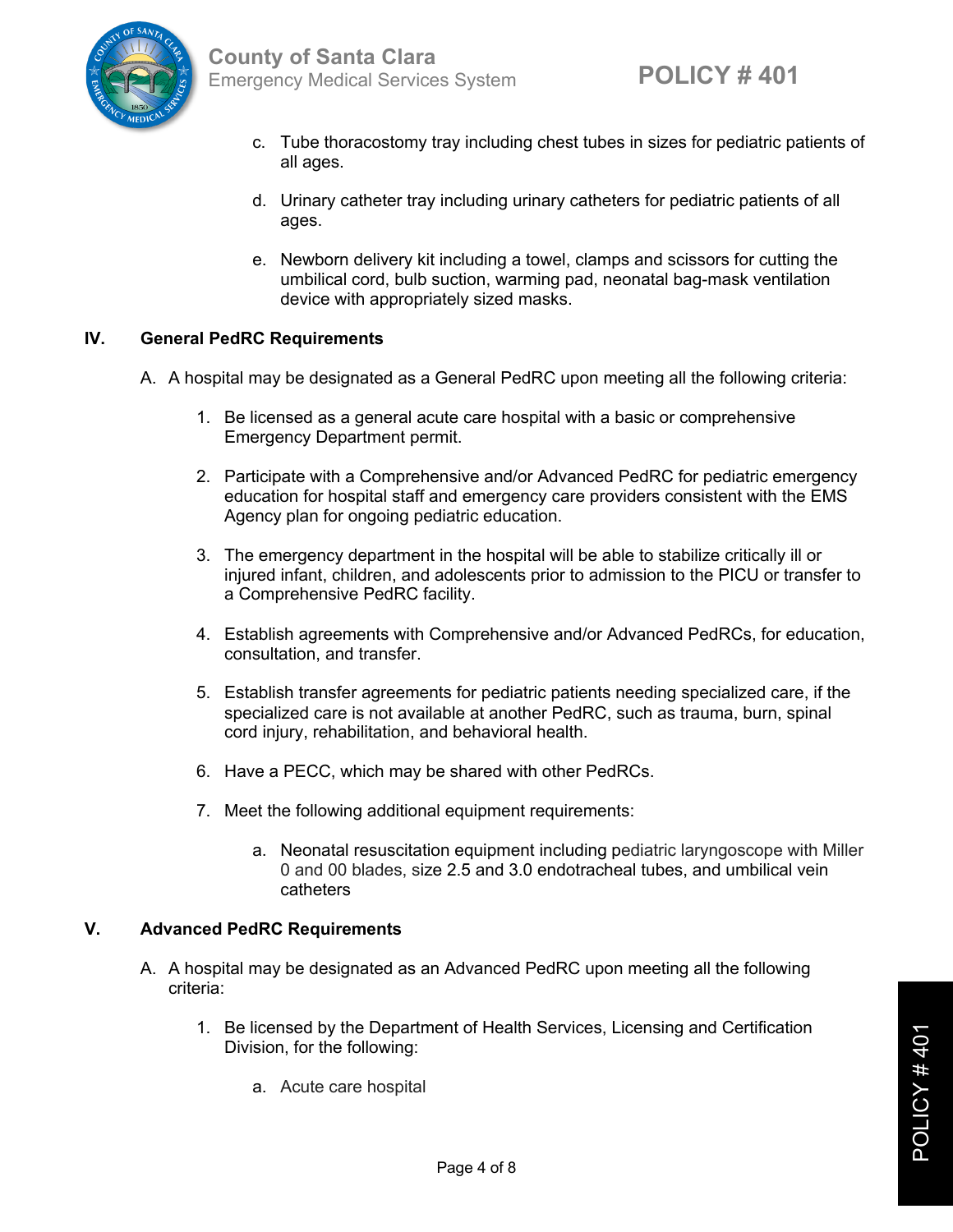



- b. Pediatric service
- c. Basic or comprehensive emergency medical services
- d. Social services
- e. Community or Intermediate neonatal intensive care unit (NICU)
- 2. The emergency department in the hospital will be able to stabilize critically ill or injured infant, children, and adolescents prior to admission to the PICU or transfer to a Comprehensive PedRC facility.
- 3. Have a PICU, in addition to a NICU.
- 4. Establish agreements with a minimum of one Comprehensive PedRC, for consultation.
- 5. Participate with a Comprehensive PedRC for pediatric emergency education for emergency care providers consistent with the EMS Agency plan for ongoing pediatric education.
- 6. Establish transfer agreements with a Comprehensive PedRC to transfer pediatric patients for stabilization, ensuring the highest level of care.
- 7. Establish transfer agreements for pediatric patients needing specialized care, if the specialized care is not available at another PedRC, such as trauma, burn, spinal cord injury, and rehabilitation and behavioral health.
- B. All Advanced PedRCs will meet the following personnel requirements:
	- 1. Have a physician and nurse PECC.
	- 2. Respiratory care service in the pediatric service department and emergency department provided by respiratory care practitioners (RCPs) who are licensed in the state of California and who have completed formal training in pediatric respiratory care which includes clinical experience in the care of children.
	- 3. Social work services in the pediatric service department provided by a medical social worker holding a master's degree in social work who has expertise in the psychosocial issues affecting the families of seriously ill infants, children, and adolescents.
	- 4. Behavioral health specialists with pediatric experience to include psychiatrists, psychologists, and nurses.
	- 5. The following specialties will be on-call, and available for consultation to the ED or NICU within 30 minutes by telephone and in-person within one hour:
		- a. Neonatologist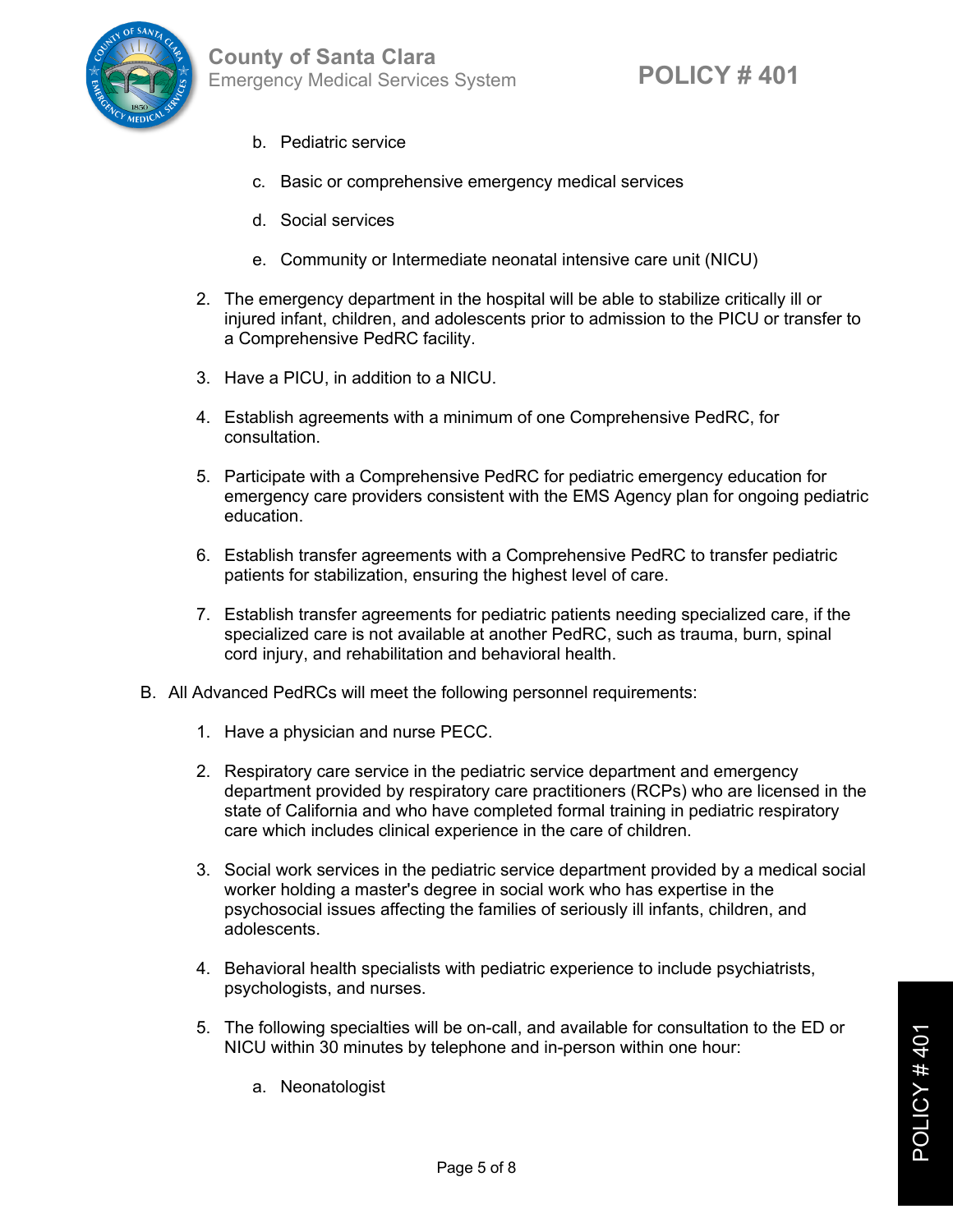- b. General Surgeon with pediatric experience
- c. Anesthesiologist with pediatric experience
- d. Pediatric Cardiologist
- 6. The following specialties will be on-call, and available to the NICU or ED either inperson, by phone, or by telehealth, within 30 minutes:
	- a. Radiologist with pediatric experience
	- b. Otolaryngologist with pediatric experience
	- c. Mental health professional with pediatric experience
	- d. Orthopedist with pediatric experience
- 7. The following qualified specialists will be available twenty-four (24) hours a day, 7 days a week, for consultation which may be met through a transfer agreement or telehealth:
	- a. Pediatric Gastroenterologist
	- b. Pediatric Hematologist/Oncologist
	- c. Pediatric Infectious Disease
	- d. Pediatric Nephrologist
	- e. Pediatric Neurologist
	- f. Pediatric Surgeon
	- g. Cardiac Surgeon with pediatric experience
	- h. Neurosurgeon with pediatric experience
	- i. Obstetrics/Gynecologist with pediatric experience
	- j. Pulmonologist with pediatric experience
	- k. Pediatric Endocrinologist
- C. The pediatric equipment, supplies, and medications will include all General PedRC equipment, and:
	- 1. Crash carts with pediatric resuscitation equipment that will be standardized and available on all units, including the emergency department, radiology suite, and inpatient pediatric service.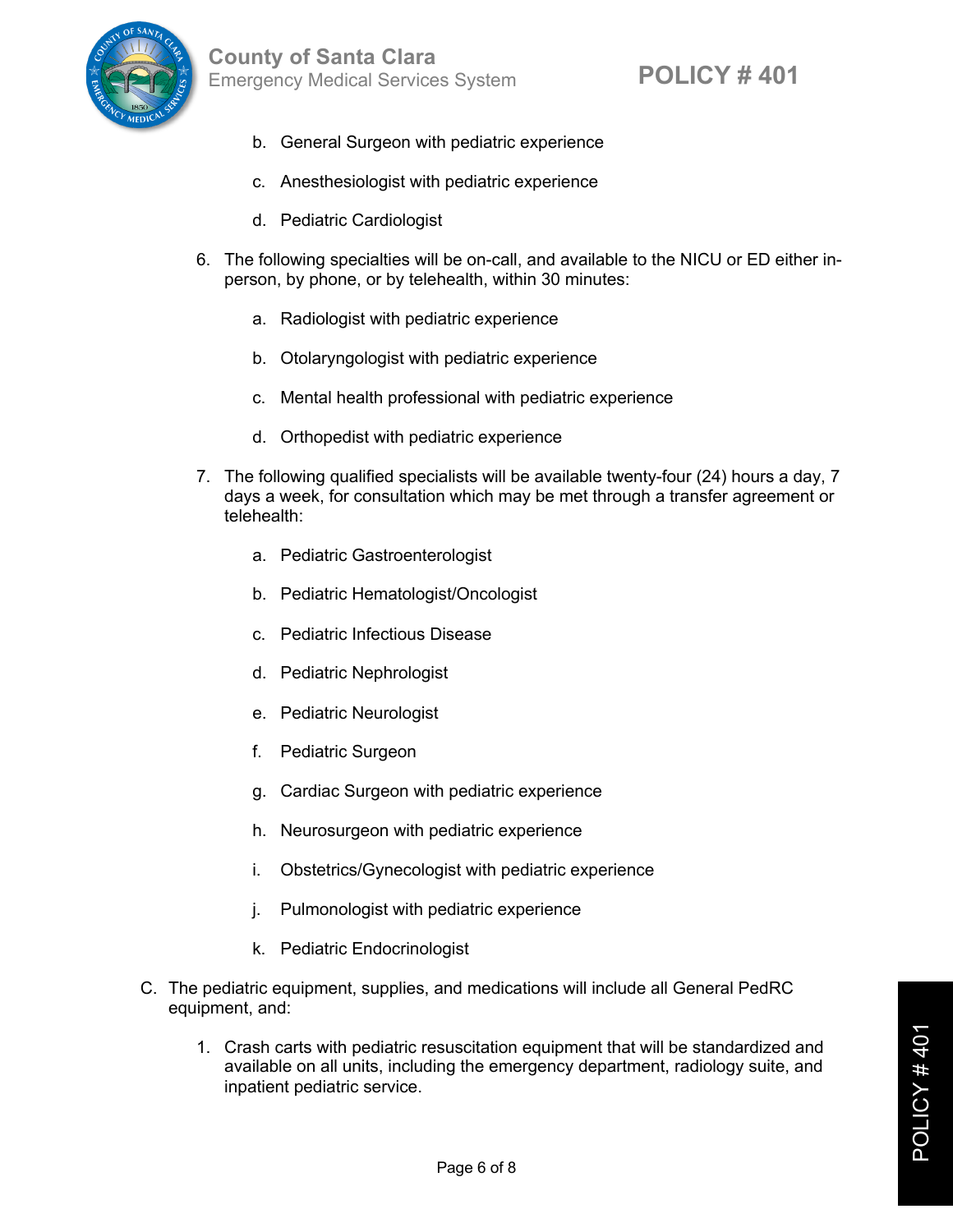

## **VI. Comprehensive PedRC Requirements**

- A. A hospital may be designated as a Comprehensive PedRC upon meeting all criteria of an Advanced PedRC, as well as all the following additional requirements:
	- 1. Be licensed as a general acute care hospital with a basic or comprehensive Emergency Department permit and have full, provisional, or conditional California Children's Services approval by the Department of Health Care Services as a tertiary hospital.
	- 2. Can provide comprehensive specialized pediatric medical and surgical care to any acutely ill or injured child.
	- 3. Provide ongoing outreach and pediatric education for Community, General PedRCs, and prehospital care providers, in collaboration with the EMS Agency.
	- 4. Establish transfer agreements or serve as a regional referral center for specialized care, such as trauma, burn, spinal cord injury, and rehabilitation and behavioral health, of pediatric patients.
	- 5. Emergency department services include a separate pediatric emergency department or a designated area for emergency care of pediatric patients within an emergency department, with physician staff who are qualified specialists in emergency medicine or pediatric emergency medicine.

## **VII. Data Submission Requirements**

- A. All PedRCs will submit data (no less than quarterly), related to pediatric ambulance transports, to the EMS Agency which will include, but not be limited to:
	- 1. Arrival time/date to the emergency department.
	- 2. Date of birth.
	- 3. Mode of arrival.
	- 4. Gender.
	- 5. Primary impression.
	- 6. Admitting hospital name if applicable.
	- 7. Discharge or transfer diagnosis.
	- 8. Time and date of discharge or transfer from the Emergency Department.
	- 9. Disposition from the Emergency Department.
	- 10. External cause of injury.